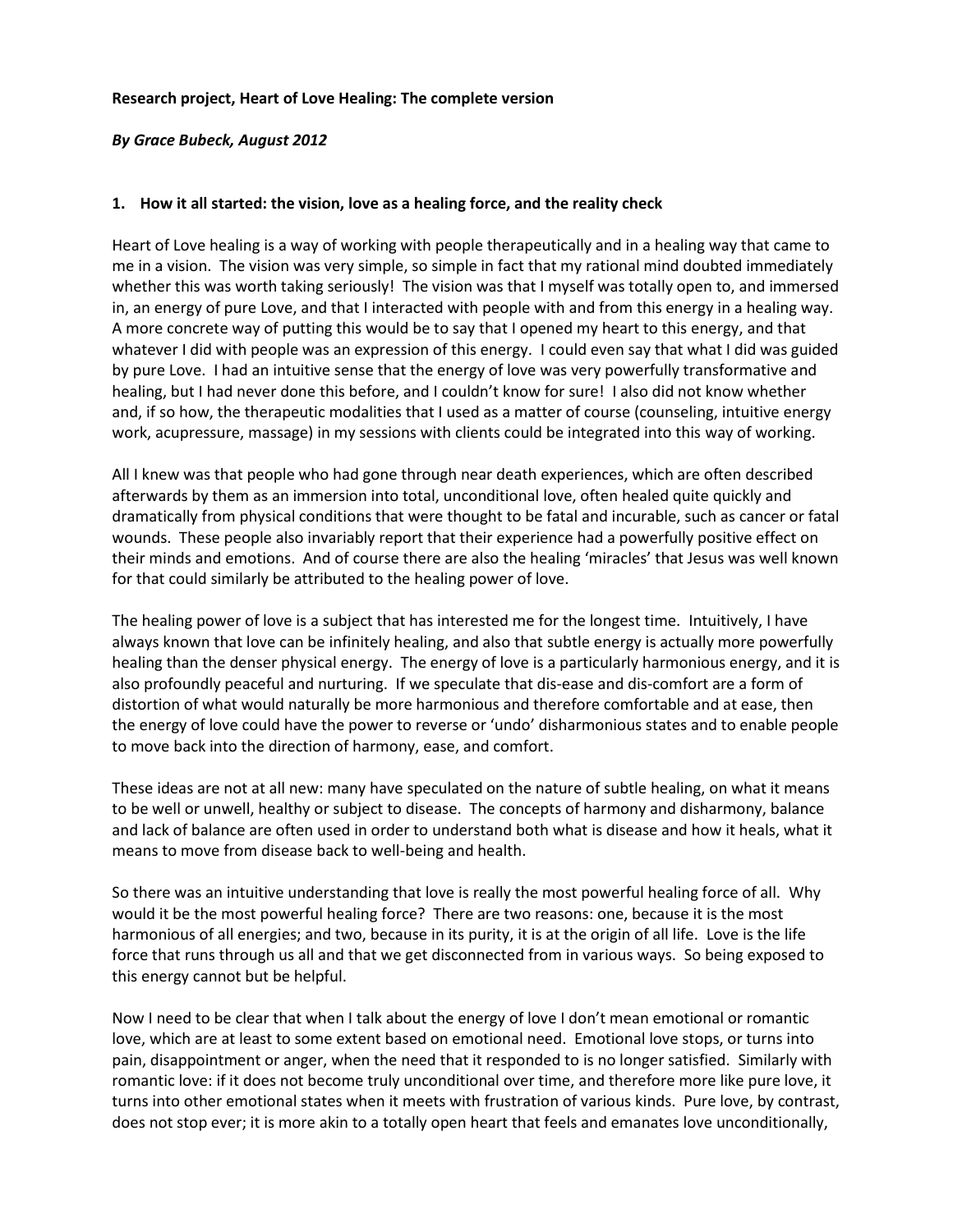no matter what happens, no matter what response it meets with. The image of the open heart, in fact, is probably the best approximation that can be used in order to suggest the idea of a pure loving energy.

So how could my vision and the idea that such love is a powerful healing force be put to the test? Was there a way of finding out whether this is indeed true?

This is where the idea of the research project came in: why not simply try and see whether it is true? Why not do a study of this? Now I realize that it is really not that simple. Having had a very scientific training during my psychology studies at university, I am very aware of the rigorous standards of scientific research. This research project does not meet those standards: there is no statistical analysis of the results, which would be required for research that meets scientific standards; nor is this a double blind study; nor do I have a control group. The results are also not necessarily replicable in the sense that it is difficult to assess to what extent other therapists are able to be in this energy of Love, or I for that matter! Moreover, the very nature of the therapeutic work that I was going to do with people was very experimental in the sense that I had to find out as I was going along how the energy of Love could express through me and be combined with the healing modalities that I already knew. I had conducted some trial sessions with friends before starting the research project, but essentially it was through the sessions of the research project that I hoped that the vision would take a more concrete form.

So I realize I cannot claim to contribute to the scientific understanding of healing, such as science has come to be understood. But I did feel there was a real point to giving this vision a concrete form and a 'reality check' at the same time, whether doing so met scientific standards or not. What I have been able to do with this research project is to satisfy myself, within the small frame that I chose, that the sessions that I did with people clearly had a positive effect. I hope that this may be interesting to other practitioners and even the public at large.

#### **2. Research sessions and questionnaires**

Research sessions were conducted in April, May and June 2012 at my offices in Montreal and St-Adolphe (Laurentians), with 11 participants. Three participants were male, eight female, with an age spread between 32 and 70. The majority of participants (8) were in the 30s and early 40s age range. The sessions were one hour long and offered at a reduced rate, with the understanding that participants would fill out all the questionnaires that were part of the project. Some sessions were conducted in person, others on the phone: 3 participants had phone sessions only, one participant had one face-toface session and two phone sessions, the other 7 participants saw me either in Montreal or in the Laurentians. One participant came with a physical problem, 9 wanted to work on mental/emotional issues, one participant on a spiritual issue. Each participant received three sessions which, for the most part, took place with one week intervals in between.

As the very nature of the sessions was experimental, the work I did with participants evolved over time. Throughout the sessions, I took care to maintain an awareness, focus, and anchor in the open heart and the energy of Love. An element that I came to use very consistently, usually around two or three times during a session, were the 'tuning in' periods. These could be several minutes long and allowed me to deepen my immersion into the energy of love at the same time as the participant would also connect with their experience at a deeper level. If the session consisted mostly of counseling, these periods were introduced at points where I felt it would be useful to deepen the connection before continuing, and also to allow guidance to emerge out of it. During phases of energy work or body work, which would often be in silence, I would similarly maintain and monitor the focus on the open heart and the energy of love every alongside the actual energetic or physical interventions.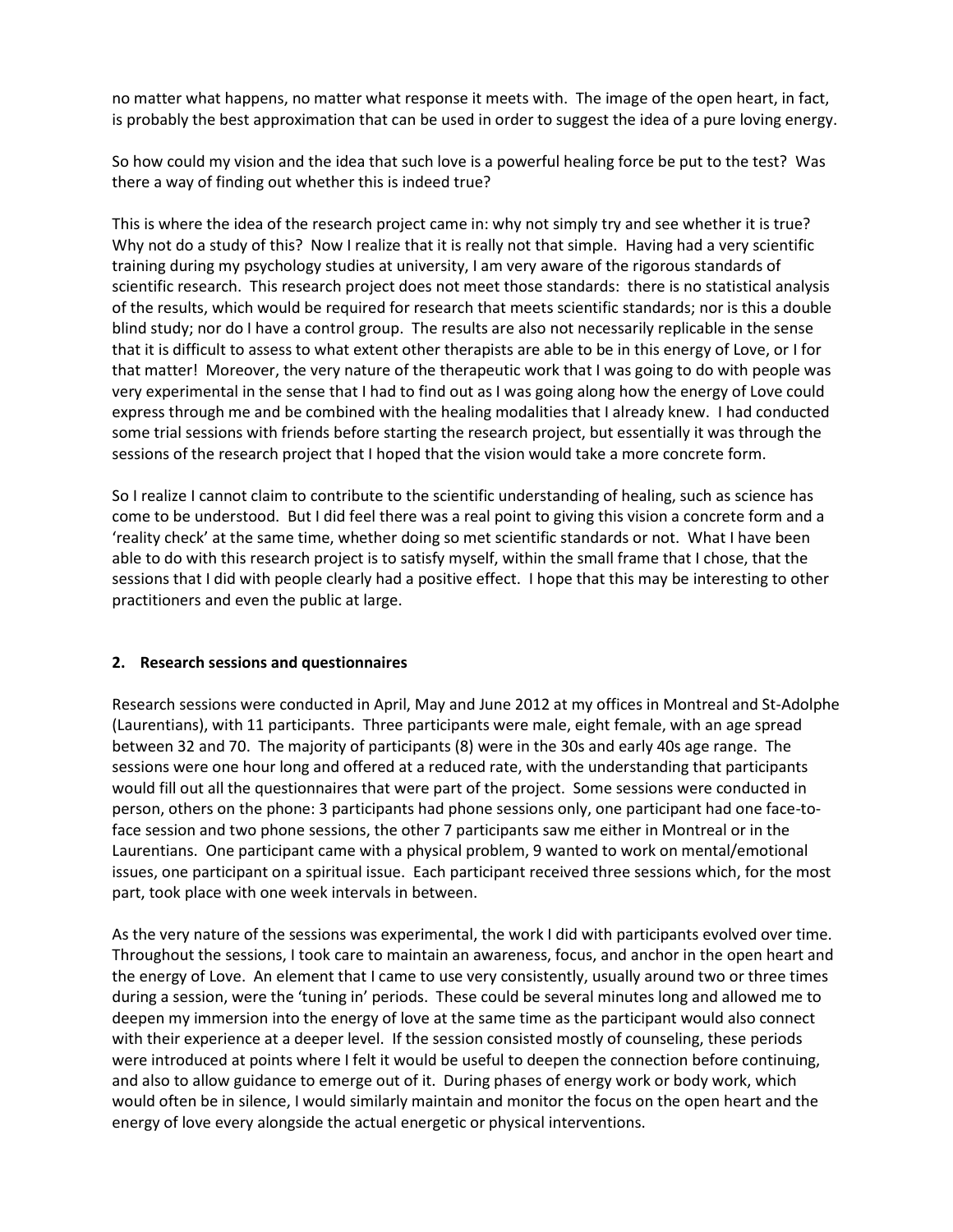In terms of types of intervention, then, what I did in these sessions – a combination of counseling, energy work and body work – was not necessarily all that different from what I had done before. What was different, but obviously very subtly so, was the energy and focus with which it was done. A further difference could be described as the work being guided by Love as compared to being guided intuitively. Again, this is a subtle difference that might have expressed as a slightly different tone of voice or a slightly different kind of intervention, but would not necessarily be very noticeable from the outside, even though the difference was very clear to me at an energetic and felt level.

In order to assess the effect of the sessions both quantitatively and qualitatively, participants filled out the following questionnaires:

- 1. An 'initial questionnaire', in which they gave personal details and where the conditions of participating in the research were stated. In addition, participants named, stated and rated how they felt about the issue they wanted help with, gave information about other therapies they might have received for it, and indicated their expectations in respect to receiving this form of healing. This questionnaire was either filled out in the days before the first session, or immediately before the first session.
- 2. A short, quantitative 'pre-session questionnaire', in which they rated, on a scale of 1 to 10, how they felt about their issue, and how they felt at a physical, energetic, emotional, mental, and spiritual level. This questionnaire was filled out three times immediately before each of the three sessions.
- 3. A 'post-session questionnaire', identical to the pre-session questionnaire in its quantitative scales, in order to assess the difference the session had made. This questionnaire was filled out three times immediately after each of the three sessions had ended.
- 4. An 'after the session questionnaire', which contained the same quantitative scales as the preand post-session questionnaires, a quantitative question about the effectiveness of the session, as well as qualitative questions about participants' experience in the session and its effects. This questionnaire was to be filled out 24 - 48 hours after each of the three sessions.
- 5. A 'closing questionnaire', in which participants rated the effectiveness of the sessions overall and with respect to the different levels (physical, energetic, emotional, mental, spiritual), as well as in terms of their contribution to developing their awareness, the healing of wounds, and their personal growth. In addition, there were a number of qualitative questions to get more feedback about various aspects of the sessions. This questionnaire was filled out about a week after the last session.

Most of the intake questionnaires and all of the pre- and post-session questionnaires were filled out on paper if the sessions were conducted in person, the rest of the questionnaires were filled out on the computer and sent to me by e-mail. Due to various factors, not all participants filled out all the questionnaires, so the number of answers to a particular questionnaire is indicated in brackets in the corresponding tables with the results.

#### **3. Results**

## **3.1 Quantitative results**

There was improvement in all respects over the course of the three sessions. Interestingly enough, the improvement was greatest during the first session, as reflected in the difference between the presession and post-session answers, and was subsequently lost to some extent, as reflected in the 'after the session' answers which were given one or more days after the session. The improvement seemed to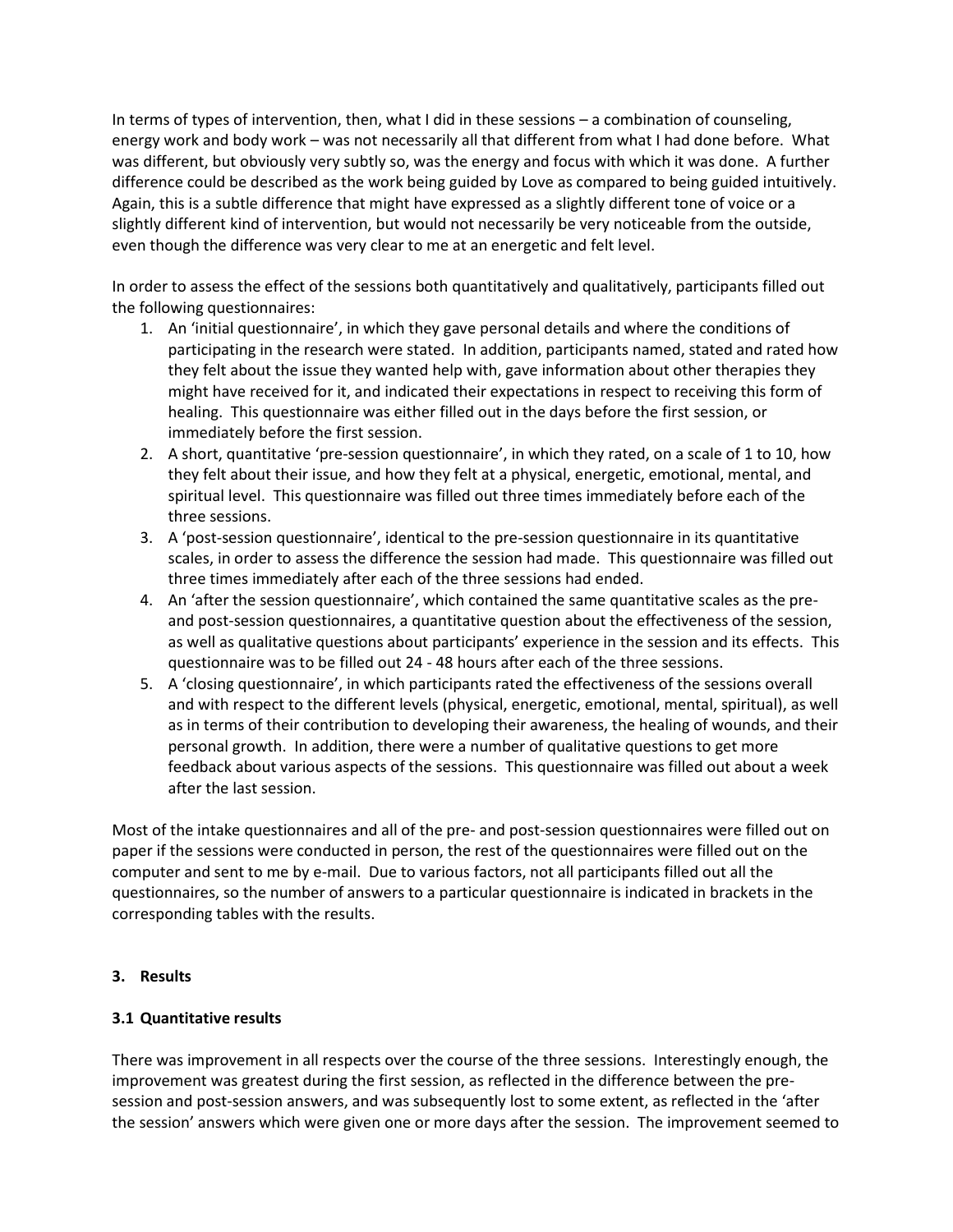stabilize more after the second session, and continue on with the third session. Chart 1, which shows the overall trend over the course of the three sessions in all the variables, gives an impressive visual representation of this trend.



Chart 1: ratings before (pre), immediately after (post), and one or more days after the sessions (betw S1/S2, betw S2/S3, after S3), for all variables.

Table 1 lists the averages of the actual evaluations as well as the difference the sessions made to the ratings. The first two columns give the values of the various variables immediately before and after the sessions and the differences between them are found in the third column. The evaluations from the questionnaires that were filled out one or more days after the sessions are listed in the fourth column.

What is clear from these results is that participants felt an overall quite strong improvement in their physical, energetic, emotional, and spiritual state during the sessions, and they felt a lot better about the issue they were working on with me after the sessions. This improvement is most impressive during the first session, but continues on as a trend throughout the three sessions, and is represented also in the averages between the three sessions ('all sessions').

The strongest improvement is in relation to how participants felt about their issue (+1.7 on average), spiritually (+1.29 on av.), as well as emotionally (+1.02 on av.) and physically (+1.02 on av.). The only variable that is less strong in terms of improvement is the mental state. I will come back to this point in the discussion.

What is also noticeable is the marked improvement during the first session, especially in three variables: the emotional and spiritual states, and how participants felt about their issue (emotional: +1.55, spiritual: +2.05, issue: +2.35). Some of that improvement is lost after that first session, by the time participants filled out the after the session questionnaires, especially in terms of their emotional and spiritual wellbeing (-1.7 and -1.4 respectively). But these losses are regained and the gains are more stable after the second and third sessions. There is a lesser loss of gains in relation to how people felt about their issue after the sessions, but nevertheless some loss compared to the gains during the sessions (-0.6, -0.8, and -0.5 after the three sessions, compared to + 2.35, +1.3, +1.5 during the sessions).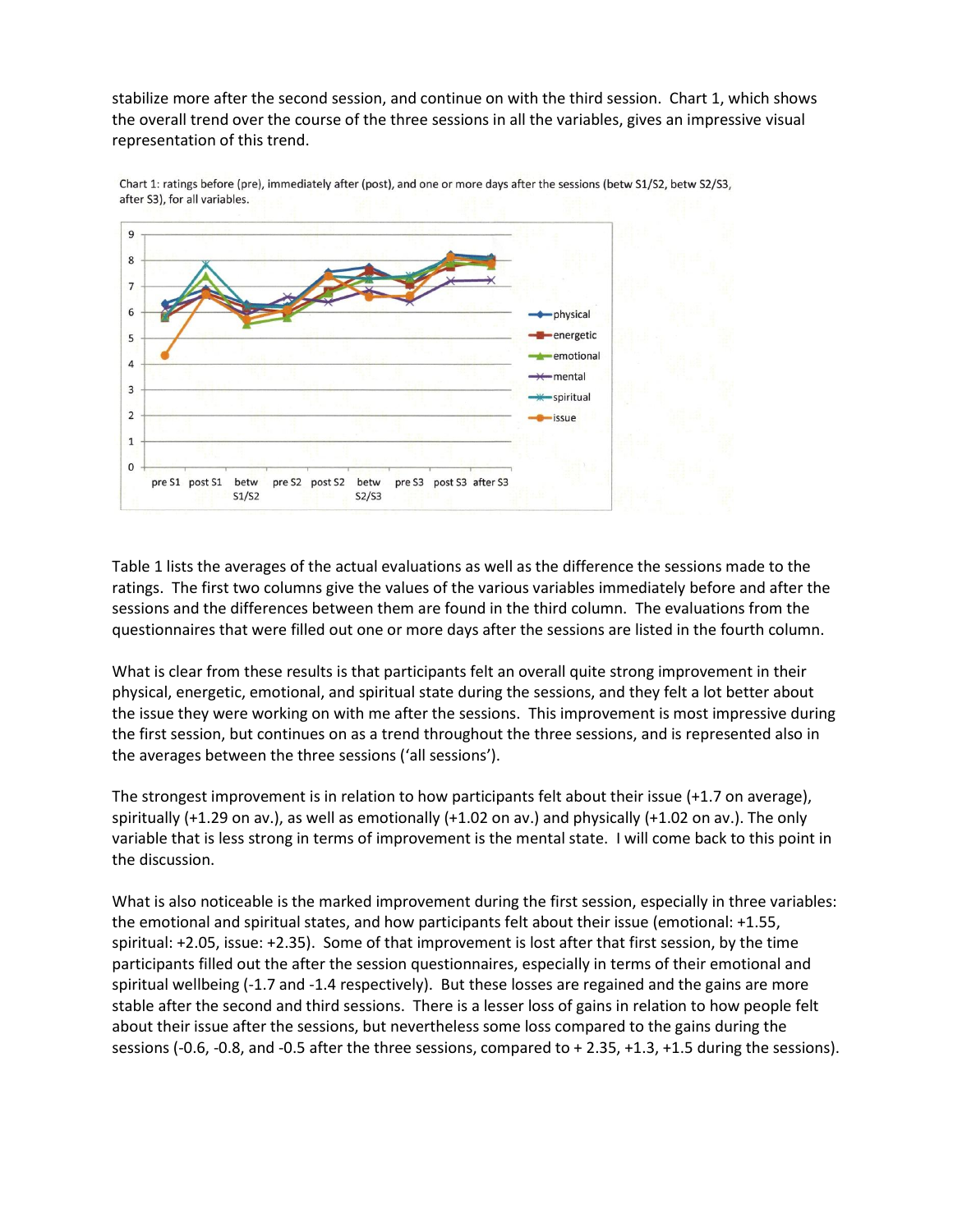Table 1: ratings for all variables before (pre) and immediately after a session (post), and one or more days after the session for all variables

|                                          | <b>Before</b> | After    | <b>Difference</b> | One        |  |
|------------------------------------------|---------------|----------|-------------------|------------|--|
|                                          | session       | session  | between pre-      | or more    |  |
|                                          | (pre)         | (post)   | and post-         | days after |  |
|                                          |               |          | session ratings   | session    |  |
| <b>Session 1</b><br>(n of<br>answers)    | $(n=10)$      | $(n=10)$ |                   | $(n=11)$   |  |
| Physical                                 | 6.35          | 6.9      | $+0.55$           | 6.32       |  |
| Energetic                                | 5.8           | 6.75     | $+0.95$           | 6.18       |  |
| Emotional                                | 5.85          | 7.4      | $+1.55$           | 5.54       |  |
| Mental                                   | 6.15          | 6.65     | $+0.5$            | 5.91       |  |
| Spiritual                                | 5.8           | 7.85     | $+2.05$           | 6.23       |  |
| issue                                    | 4.35          | 6.7      | $+2.35$           | 5.73       |  |
| <b>Session 2</b><br>( n  of<br>answers)  | $(n=10)$      | $(n=10)$ |                   | $(n=10)$   |  |
| Physical                                 | 6.25          |          | $+1.3$            | 7.75       |  |
| Energetic                                | 6.0           | 6.8      | $+0.8$            | 7.6        |  |
| Emotional                                | 5.8           | 6.75     | $+0.95$           | 7.3        |  |
| Mental                                   | 6.6           | 6.4      | $-0.2$            | 6.85       |  |
| Spiritual                                | 6.2           | 7.4      | $+1.2$            | 7.3        |  |
| Issue                                    | 6.1           | 7.4      | $+1.3$            | 6.6        |  |
| <b>Session 3</b><br>(n of<br>answers)    | $(n=11)$      | $(n=11)$ |                   | $(n=8)$    |  |
| Physical                                 | 7.05          | 8.23     | $+1.18$           | 8.12       |  |
| Energetic                                | 7.09          | 7.77     | $+0.68$           | 8.0        |  |
| Emotional                                | 7.32          | 7.91     | $+0.59$           | 7.81       |  |
| Mental                                   | 6.41          | 7.22     | $+0.8$            | 7.25       |  |
| Spiritual                                | 7.41          | 8.09     | $+0.68$           | 8.06       |  |
| Issue                                    | 6.64          | 8.14     | $+1.5$            | 7.88       |  |
| <b>All sessions</b><br>(n of<br>answers) | $(n=31)$      | $(n=31)$ |                   | $(n=29)$   |  |
| Physical                                 | 6.56          | 7.58     | $+1.02$           | 7.31       |  |
| Energetic                                | 6.32          | 7.13     | $+0.81$           | 7.17       |  |
| Emotional                                | 6.35          | 7.37     | $+1.02$           | 6.78       |  |
| Mental                                   | 6.39          | 6.77     | $+0.45$           | 6.60       |  |
| Spiritual                                | 6.5           | 7.79     | $+1.29$           | 7.10       |  |
| Issue                                    | 5.73          | 7.74     | $+1.71$           | 6.62       |  |

In looking at the results in more detail, then, it seemed obvious that there were slightly different trends for the emotional, spiritual and issue variables on the one hand, and for the physical, energetic and mental variables on the other. I have therefore listed them separately in the following two charts.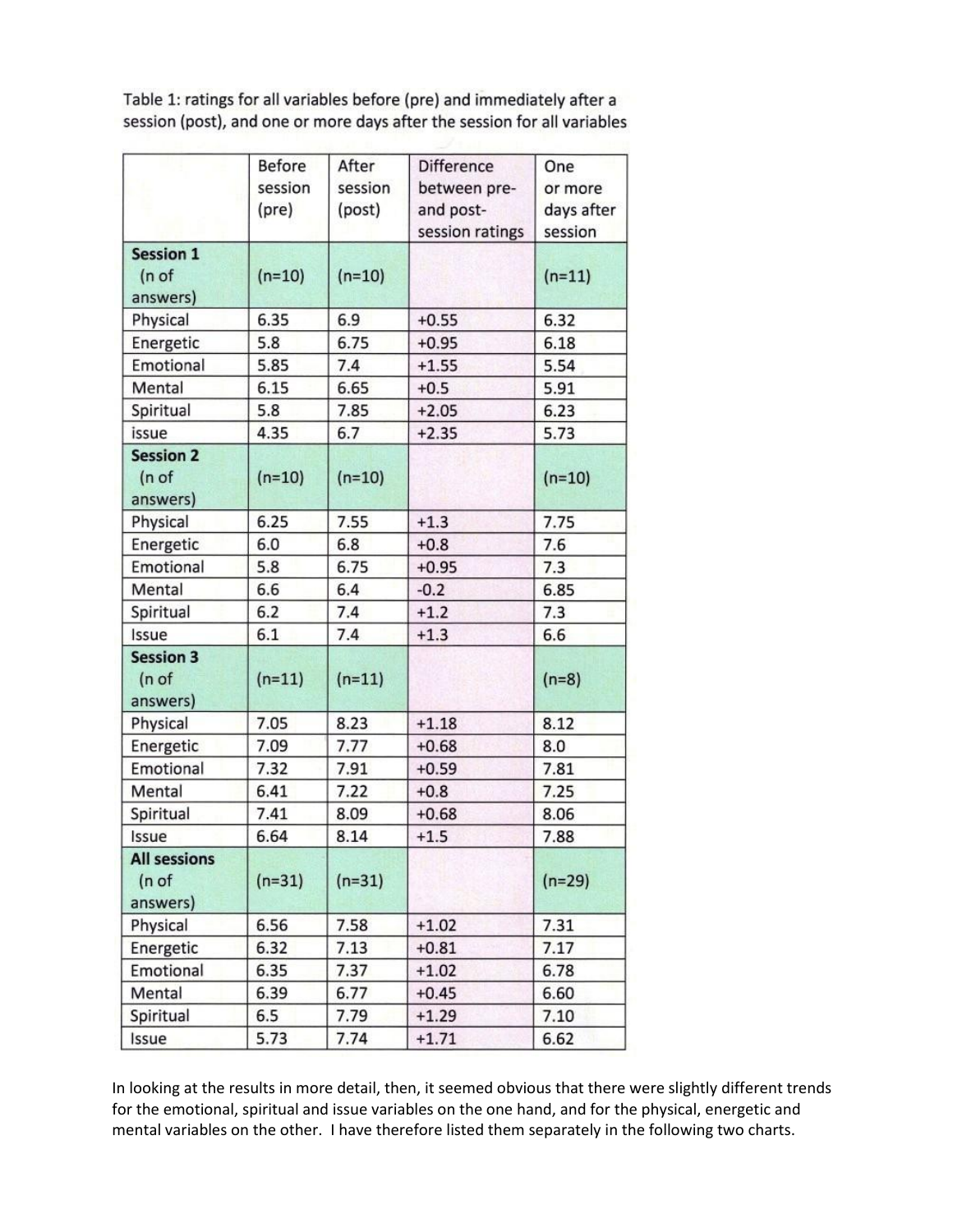

Chart 2: trends over the three sessions in the emotional and spiritual states, and the issue.

Chart 3: trends over the three sessions in the physical, energetic and mental states

Chart 2 illustrates visually the marked

gains during the first session, subsequent loss of some of these gains, and the regain of these losses in the second and third session with

third and after.



As chart 3 shows clearly, the pattern of improvement in the physical, energetic and mental states is much more gradual and also less steep over the three sessions. In contrast to the steep rise during the first session in the emotional, spiritual and issue variables, there is more improvement in terms of the physical state during the second

and third sessions than during the first. It is also obvious that the mental state variable shows the least gain, and even a slight decrease during the second session.

This difference in patterns between the two 'bundles' of variables is to some extent reflected in the final evaluations in the closing questionnaire. Participants gave much higher ratings to the helpfulness of the sessions in terms of their emotional and spiritual wellbeing (8.6 and 7.8) compared to the physical and energetic ratings (5.83 and 6.92). The only variable whose rating does not seem to fit this difference is, again, the mental variable: the rating of its helpfulness is quite high (7.58), but the actual trend during the sessions is the lowest of all variables. I shall comment on this variable in the discussion. Table 2 lists the values from the closing questionnaire.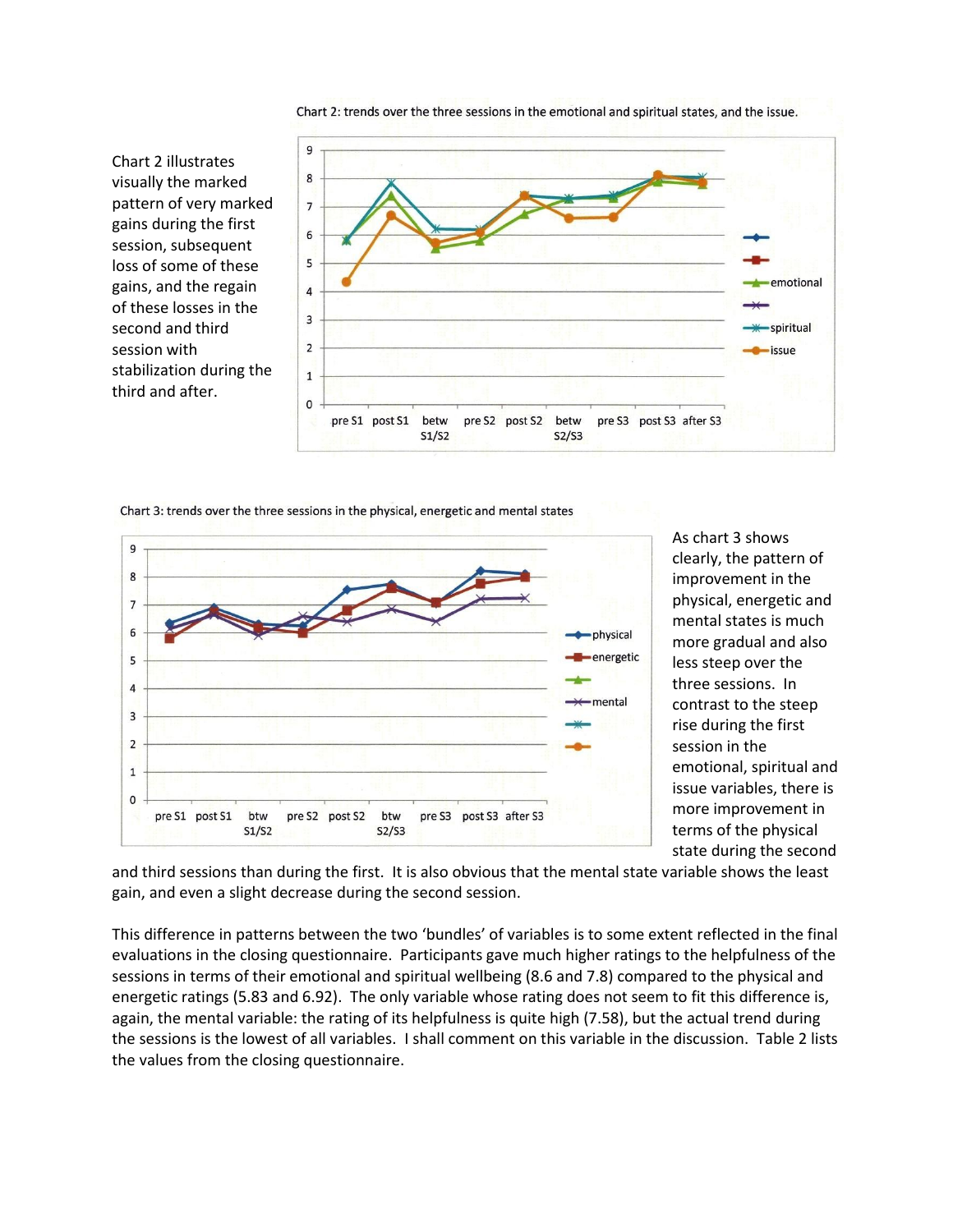Table 2: evaluation of the series of sessions as rated in closing questionnaire

| Helpful<br>overall | Helpful:<br>physical | Helpful:<br>energy | Helpful:<br>emotional | Helpful:<br>mental | Helpful:<br>spiritual | Awareness | Healing | Personal<br>journey |
|--------------------|----------------------|--------------------|-----------------------|--------------------|-----------------------|-----------|---------|---------------------|
| 6.8                | 5.83                 | 6.92               | 8.6                   | 7.58               | 7.8                   | 7.39      | 6.1     | 8.28                |
| $(n=9)$            | $(n=6)$              | (n=6)              | $(n=5)$               | $(n=6)$            | $(n=6)$               | $(n=9)$   | $(n=9)$ | $(n=9)$             |

Unfortunately, not all participants filled out all of the parts of this questionnaire, so the values regarding the helpfulness of the sessions with respect to the different levels are based on fewer responses (6 or 5, see listed numbers of responses). But the trend is nevertheless very obvious: participants felt that the sessions were much more helpful in terms of their emotional, mental and spiritual wellbeing (8.6, 7.58, and 7.8 respectively), as compared to their physical and energetic states (5.83 and 6.92 respectively). The last three columns list the answers to the question how beneficial the sessions were with regards to deepening their awareness of themselves (7.39), bringing healing to areas of wounding in their lives (6.1), and supporting them in their own personal journey (8.28). Participants clearly noticed the impact of the sessions most at the more subtle emotional, mental and spiritual levels, and reflected this also in their emphasis on support in their awareness and personal growth.

The last table (table 3) lists the ratings of effectiveness of the individual sessions with respect to the issue that participants had chosen as the focus for sessions, as given in the after the session questionnaires, as well as the rating of overall helpfulness of the series of sessions from the closing questionnaire.

Table 3: effectiveness of the sessions with respect to the participant issue as rated one or more days after each of the three sessions, and overall helpfulness as rated in the closing questionnaire

| Session 1       | Session 2 Session |                 | Average all<br>sessions | Overall<br>helpfulness | Overall helpfulness<br>(without physical case) |
|-----------------|-------------------|-----------------|-------------------------|------------------------|------------------------------------------------|
| 6.5<br>$(n=11)$ | 6.95<br>$(n=10)$  | 7.94<br>$(n=8)$ | $7.07$ (n=29)           | $6.8(n=9)$             | $7.52(n=8)$                                    |

The average ratings of the effectiveness of the sessions in terms of helping participants with the issue they had chosen for the sessions increase with each session and are all in the 'very helpful' range (6.5, 6.95, 7.94). It is interesting to note, though, that the most marked improvement in terms of how people felt about their issue was during the first session, which had the lowest rating. However, the overall improvement that people felt across the three sessions is reflected in the upward trend of the ratings. The last two columns give the overall helpfulness value from the closing questionnaire. The first average includes the rating of the one person who did not have any improvement from the sessions for the physical problem that she had chosen to work on and who gave an overall rating of 1 (since her physical problem remained unchanged), the second average excludes that rating and is therefore much higher.

In conclusion, the quantitative results show overall improvement both during and as a trend throughout the three sessions in all the variables that were used to measure the effect of the work during the sessions. The improvement is highest as far as the issue is concerned that participants chose to focus on. It is furthermore more significant at the emotional and spiritual level than it is at the physical and energetic level and at the mental level. The ratings of the helpfulness and effectiveness of the sessions were relatively high and increasing over time.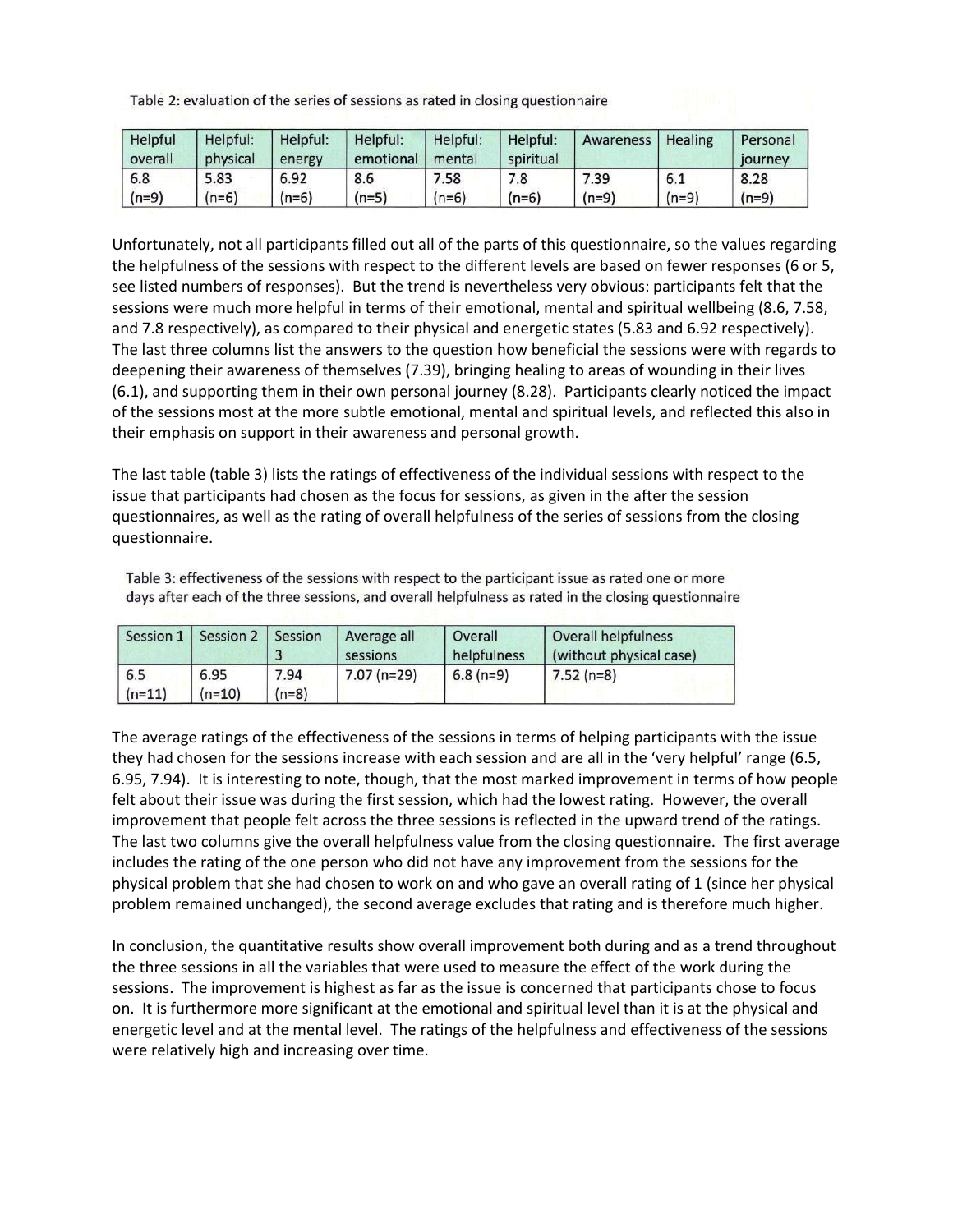### **3.2 Qualitative results**

In addition to the quantitative scales that I used in the questionnaire, I also included open questions in the 'after the session' and the closing questionnaires, in order to allow participants to express their experience in their own perspective and terms. At the same time, the questions were formulated so as to provide more specific information about what aspects or moments in the sessions were particularly helpful for participants (or not helpful). In addition, there were more general questions in the closing questionnaire about heart of Love healing as a therapeutic modality. Not every question elicited an answer, as one would expect of qualitative questions.

In the *'after the session' questionnaire*, which was filled out about one to two days after each session, participants were asked *how they felt about their issue right now*, both quantitatively, as listed above, and in general. They were asked in addition whether there had been *any changes or shifts during or after the session*. Out of 29 answers, 3 were negative (meaning no change – by the person whose physical condition did not improve throughout the 3 sessions). All the other answers (26) were positive and often listed the changes or shifts that they had experienced either during or after the session. Here are some examples:

- 'I felt more connected to myself (emotionally, spiritually) during the session, and afterwards to the "knowing"';
- 'Better: I feel more hopeful, and more focused';
- 'I feel more informed, better able to cope and make wiser choices';
- 'feeling more loving, kind, empathetic';
- 'not stuck, rather optimistic, it still is an issue though';
- $-$  'I have been meeting "the voice" that tells me I am not/have not been as I should be with gratitude for giving me the opportunity to NOT listen to it. This is a huge shift for me.'
- 'connected to love; could see my issues and express them with deep clarity';
- 'more grounding; grounding and peace';
- 'emotional release during the session, felt lighter, openhearted and vulnerable';
- 'I feel very empowered';
- 'I feel a marked shift when I leave the session ... my heart feels lighter'
- 'I felt like I had been given the space where my soul could come forward and express itself'.

The question whether there had been *any new insights* elicited less answers, but out of 19 answers, 17 were positive and went into more detail about the insights they had had either during the session about their issue, or insights which were related to the work done during the session. One insight was particularly interesting as it was about the way issues were approached during the sessions:

'It has been somewhat of a revelation to me that opening to the issue helps to overcome it. It is also surprising how the issue is actually transformed in the process. Furthermore, a lot of vital energy is released in the process.'

When asked *how they felt about the session now*, 11 times the answer was 'good', twice 'nice', twice 'happy', and once 'grateful'. The other answers mentioned what the session did for them, for example:

- 'the session left me with a sense of peace and lightness';
- 'it seems to have moved something, I might not have felt safe to feel as (a certain situation) happened';
- 'it pointed out my blockages to me';
- 'I enjoyed the calm and resting during the session';
- $-$  'I feel the session was organic and supportive'.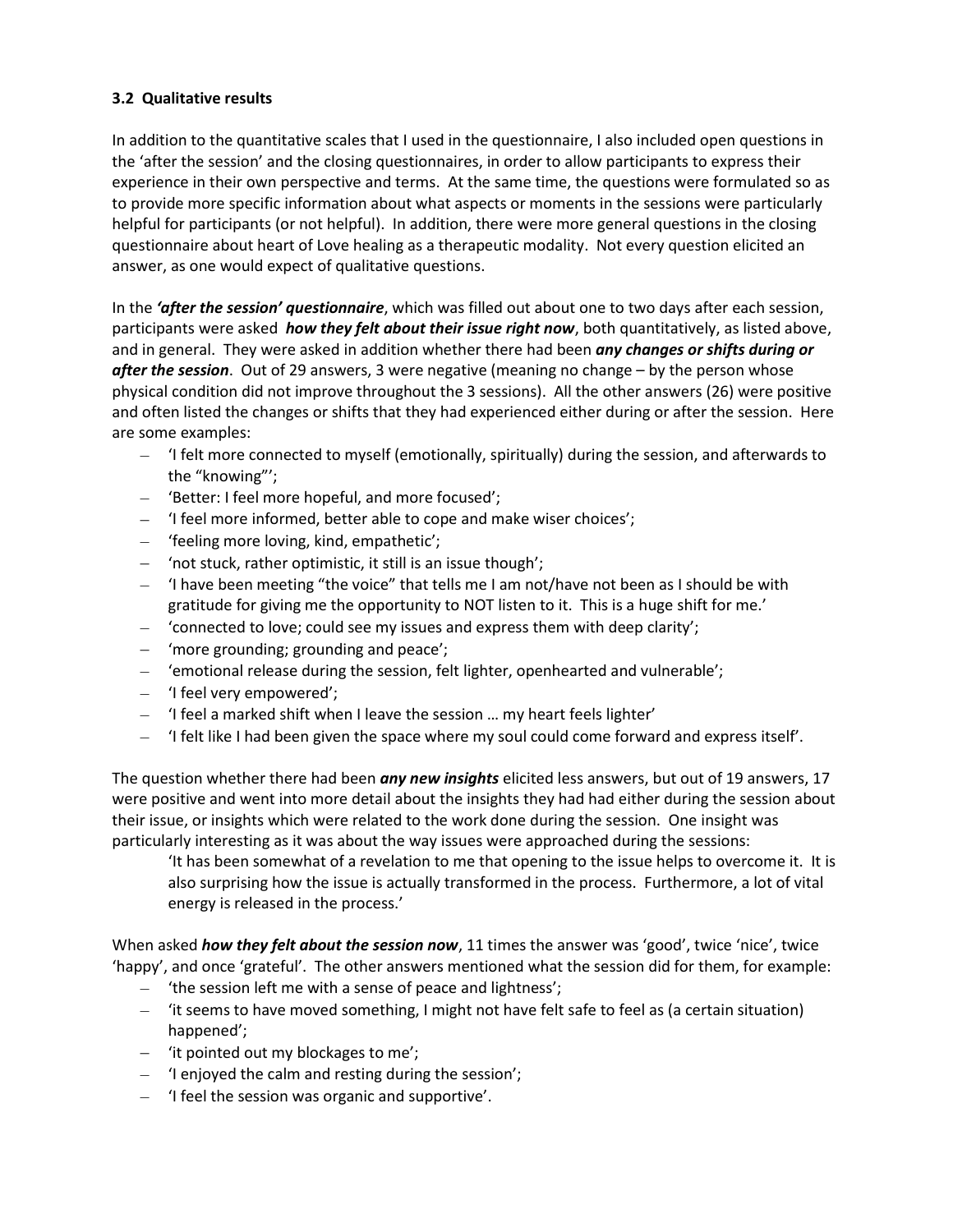The question *'Was there something (or more than one thing) in the session that really worked for you?'* again elicited a lot of answers (28 out of 29 questionnaires). Here are the main comments grouped together by theme:

- Taking time to connect ('tune in') with the 'inner world' (emotions, feelings, sensations) from an open heart space (mentioned several times, also in the closing questionnaire);
- $-$  The timing of those tuning in times;
- Energy work (4 times), 'finding balance';
- Relaxation, 'release of inner tension', 'open for everything';
- $-$  Ideas that were new to participants: about what healing is, how to address certain feelings;
- Insights that I had during the 'tuning in' periods and shared with participants;
- Ability of participants to feel more clearly and acutely during the sessions (mentioned twice);
- The naming of emotions or feelings;
- Reassurance: 'really needed to hear this';
- 'your openness and seldom faltering non-judgment';
- 'your intense listening and ensuing comments'.

To the question whether there was *anything that didn't work for participants*, there were 8 answers which stated something to that effect (out of 29). One point was about the quality of the phone line. The rest of the answers were about more detailed aspects of the sessions such as:

- $-$  the timing/pace and the length of the session and/or the 'tuning in' periods;
- $-$  too much talking (by a participant who wanted more energy work);
- $-$  the examples that I used weren't concrete enough;
- $-$  there had been no change (by participant with the physical issue).

One answer, in the questionnaire after the first session, was that the participant 'sometimes felt judgment coming from you but much less than in the past'. When asked about this, the participant made it clear that their answer referred mostly to sessions that had taken place many years ago. By the end of the series of sessions this participant had felt such benefit from the work that they expressed the intention to continue seeing me once a month. They also mentioned the issue again in the closing questionnaire, saying 'It felt good that we clarified some of my negative thoughts about our past interactions. It cleared space for more open and frank connection.'

When asked about *'key points or moments'* in the session, again most participants answered in a positive way (25 out of 29). Some of the answers repeated points that had been listed elsewhere in the questionnaire or that had been mentioned by others in response to earlier questions, such as:

- Tuning in periods;
- $-$  Energy work, 'a new energy', 'energy shifting, moving through the body (as a result of an emotional release)';
- Experiencing certain emotions or states more deeply or for the first time, emotional release; 'feeling safe to feel', 'connecting with my child self', 'realizing I could go deeper if only I let it happen';
- $-$  Insights, seeing beliefs or emotions or needs clearly, or hearing them named;
- 'focusing on solutions', 'sharing my successes';
- Qualities that I brought to the sessions, such as 'active listening', 'kindly questioning';
- Certain interventions during the session, such as my naming certain experiences or sharing images or needs or feelings that I had sensed in participants;

One participant mentioned the following key point for them: 'To feel that I can travel deeper with you and that there will be other moments to be experienced in that kind of sacred space'.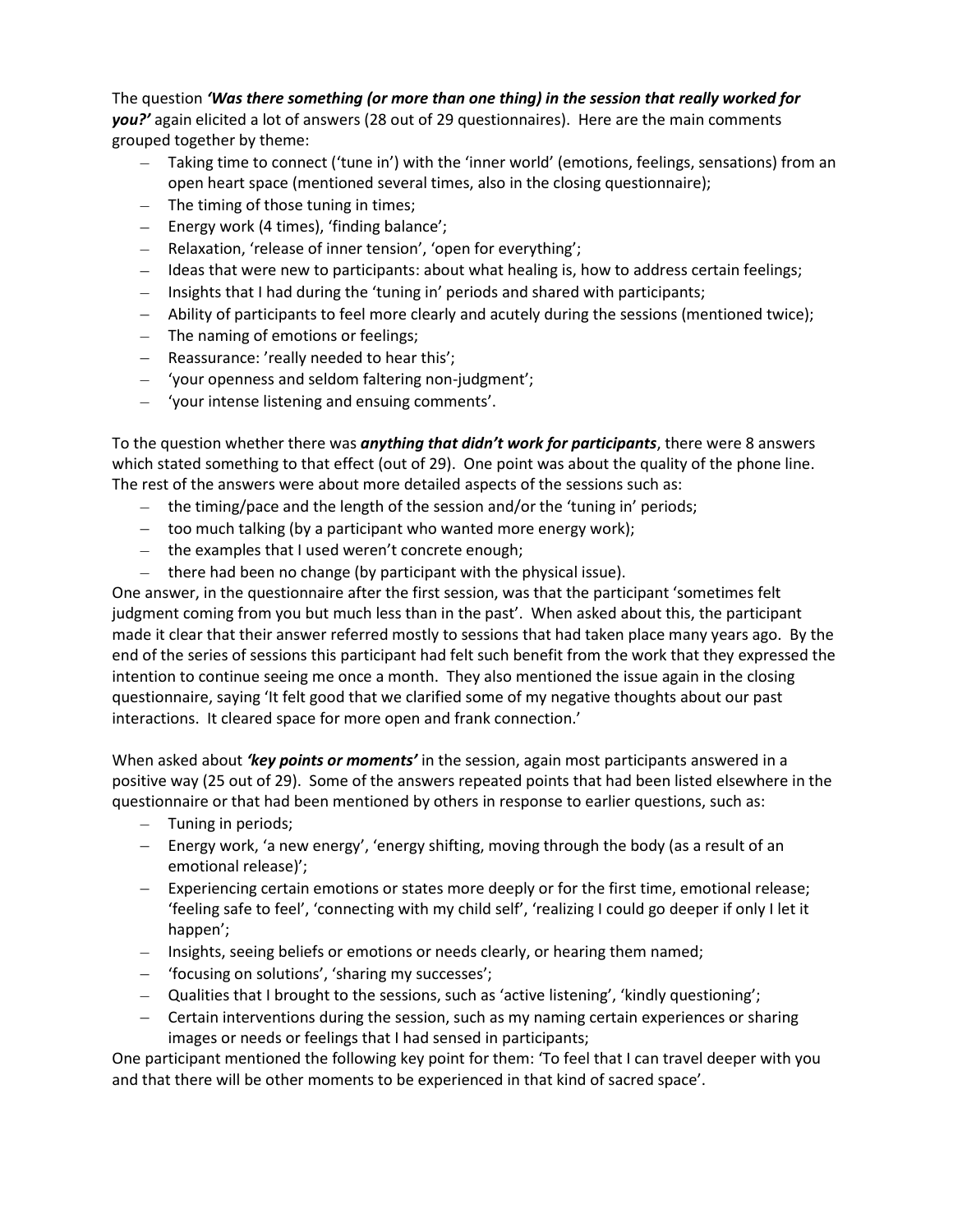Participants were given space to elaborate on their ratings of the effectiveness of the session in relation to their issue, and many did so by mentioning other aspects or changes or shifts that had happened for them. There was also a last open question to allow them to express whatever else they wanted to share. Many used this space to express their gratitude and their looking forward to more sessions. One participant expressed regret that they had not heard feedback from me about the issue worked on in the session (the session was focused on their exploration of their experience), and another participant expressed worry that the changes that had taken place would not be permanent. Participants also commented on other things that had not been covered by the questionnaire, such as the helpfulness of completing the questionnaire, the quality of the session 'that was very subtle and very powerful at the same time', and their appreciation of 'a more heart and spiritually-based approach [compared with] the more traditional forms of psychotherapy … it resonates more, and it feels to me like it gets to things faster'.

The *closing questionnaire*, which was to be filled out within 4 – 7 days after the last session, confirmed many of the themes that had already been mentioned in the 'after the session' questionnaires. However, unlike the 'after the session' questionnaires, the focus in the closing questionnaire was on the review of their experience of the series of the three sessions as a whole with a few days' distance. The first question was about *how participants felt about the process they had gone through during the time of the sessions and after*. All answers were positive and commented in more detail about their impressions and feelings. Here are some of the answers:

- $-$  'I feel like some definite progress has been made. It was made in a way that was anchored inside me and that I can call upon according to need.'
- $-$  'It was a very interesting and rewarding journey'
- 'I feel happy and complete with it.'
- $-$  'I feel fascinated, intrigued, inspired, nourished, trusting about the whole process. The realization of a whole new attitude towards life amazes me.'

The participant who had had no improvement in terms of their physical condition felt it was 'a nice support', and commented on the fact that they had found the body-mind connections that were made during the sessions helpful and insightful for them.

Much of the information in the closing questionnaire about participants' experience of their sessions repeats themes that had already been mentioned in the after the session questionnaires and was very mostly very specific to the content of the sessions or the issue participants were working on, so I will not present this information in detail. New and significant points in response to the question *what was overall most helpful* to participants were the following:

- 'you responding to me to clarify what you see beyond what I can't see (blindspots)';
- $-$  'identification and explanation of how the issue was being expressed in my character';
- $-$  'the availability, the presence';
- "feeling safe and comfortable enough to share my most intimate thoughts and feelings' (mentioned twice);
- 'the love coming full blast through the phone', also 'loving attitude' and 'loving energy'; 'empathy'; 'good will'.

There were three new questions in the closing questionnaire about *how beneficial the process had been to participants with regard to deepening their awareness of themselves, bringing healing to areas of wounding in their lives, and supporting them on their own personal journey*. As presented in the quantitative section, the answers to all of these questions were positive, and highest for the awareness and personal journey questions. The following are some of the comments on the ratings that were given: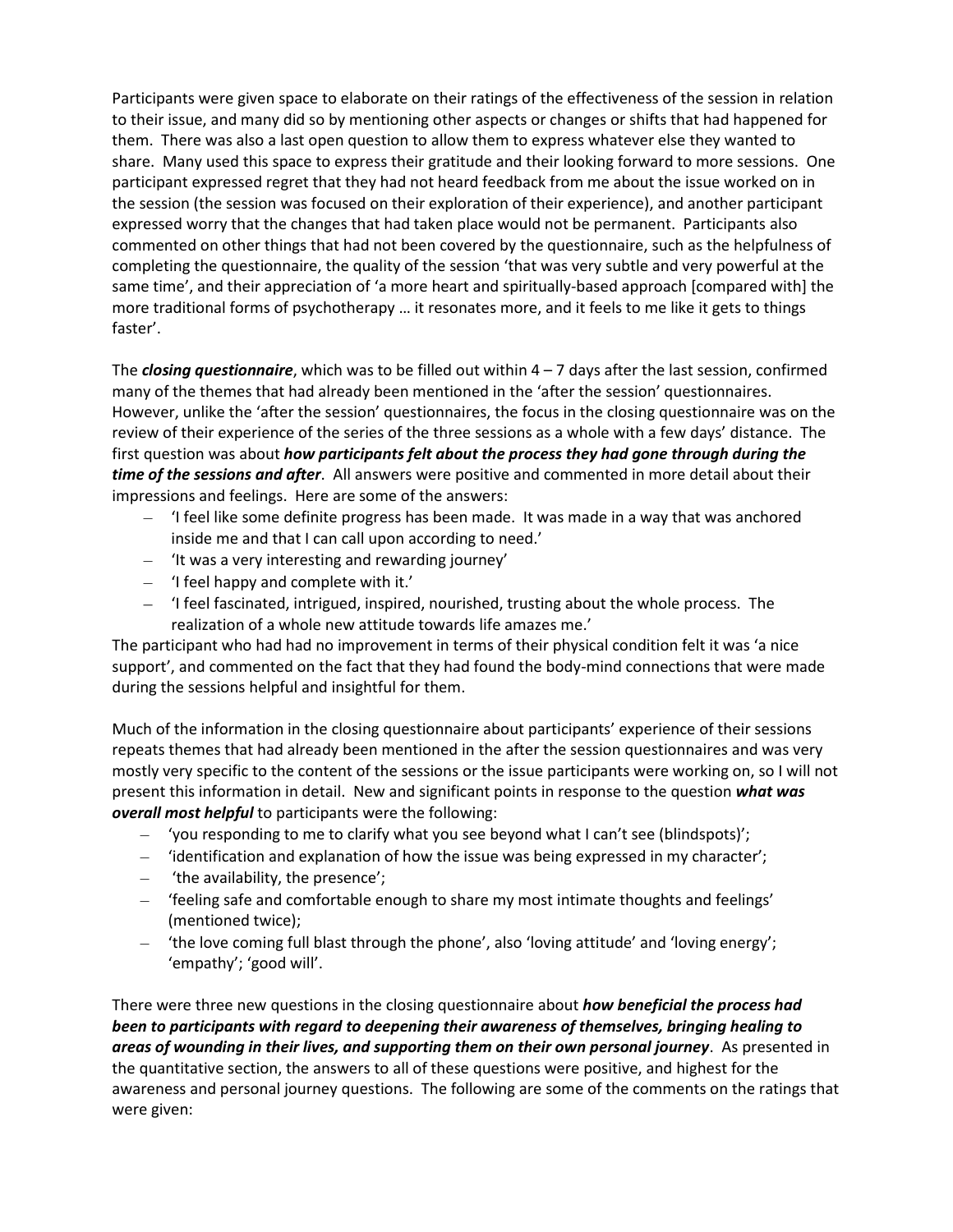### *1. Awareness:*

- 'It's always helpful to look in and have some assistance to be there and support';
- The issue that we worked on is one that has been with me for as long as I can remember. I am not sure I feel that my awareness of myself has deepened, but rather that I have become clearer about what I can do, from within, to counter some of the tendencies I have that are self-limiting.'
- 'The experience of deep peace seems engraved in my cells more than ever. The memory of seeing life from a totally different angle has made its mark.'

## *2. Areas of wounding:*

- 'More insight than healing';
- 'When I talk to you about the things that have taken place in my life I can see the connections to old wounds and childhood traumas. This helps me put things into perspective and appreciate them as opportunities for healing and forgiveness.'
- 'I sense a beginning of healing. I intuit that there is a lot more to be cared for. I get what is healing is now.'

## *3. Personal journey:*

- 'I feel it is very helpful to moving forward with greater insight and clarity.'
- 'I feel like a layer has been peeled away allowing me access to my heart and my feelings.'
- 'It was beneficial for many reasons including all the insights listed above. But mainly, because it has given me hope, and some tools to work with!'
- 'I really felt supported more than ever in my life. I'm still astonished at what happened.'

When asked whether they would *recommend heart of Love healing to others*, 8 out of 9 persons answered positively, but some mentioned that they would probably recommend it only to people who were open, or receptive or sensitive enough, to this kind of work. Similarly, when asked whether it would serve them to continue the process begun during the research project, 8 out of 9 persons responded positively, with some stating that they were indeed continuing, or expressing a clear intention to continue in some way: 'Yes, it would [serve me]. I would like a monthly spiritual and emotional "tune-up".'

Finally, here are some of the comments of participants that were given in an open space at the end of the questionnaire:

- 'I really like this way of working.'
- 'Great work!'
- 'I think we covered quite a bit in just a few weeks. …'
- 'My deep gratitude for all the care, love, availability, nourishment… I would definitely like to continue…'
- 'Thank you kindly for your loving presence. Heart of Love is very close to how I would describe you :)'.

#### **4. Discussion**

Since I had no idea what would come of this journey into the unknown territory of 'heart of Love healing', I was really very positively surprised about the overall outcome. As a therapist, I am used to perceiving subtle shifts and changes in my clients, or even major energetic, emotional, mental or spiritual shifts and breakthroughs. Having these perceptions confirmed through the questionnaires was a very new, and personally very confirming experience. I was even more thrilled to see the quantitative ratings displayed in tables and charts! There is a hidden scientist in me that loves to see concrete evidence of what is usually only in the realm of what is sensed subtly. So not only was I delighted about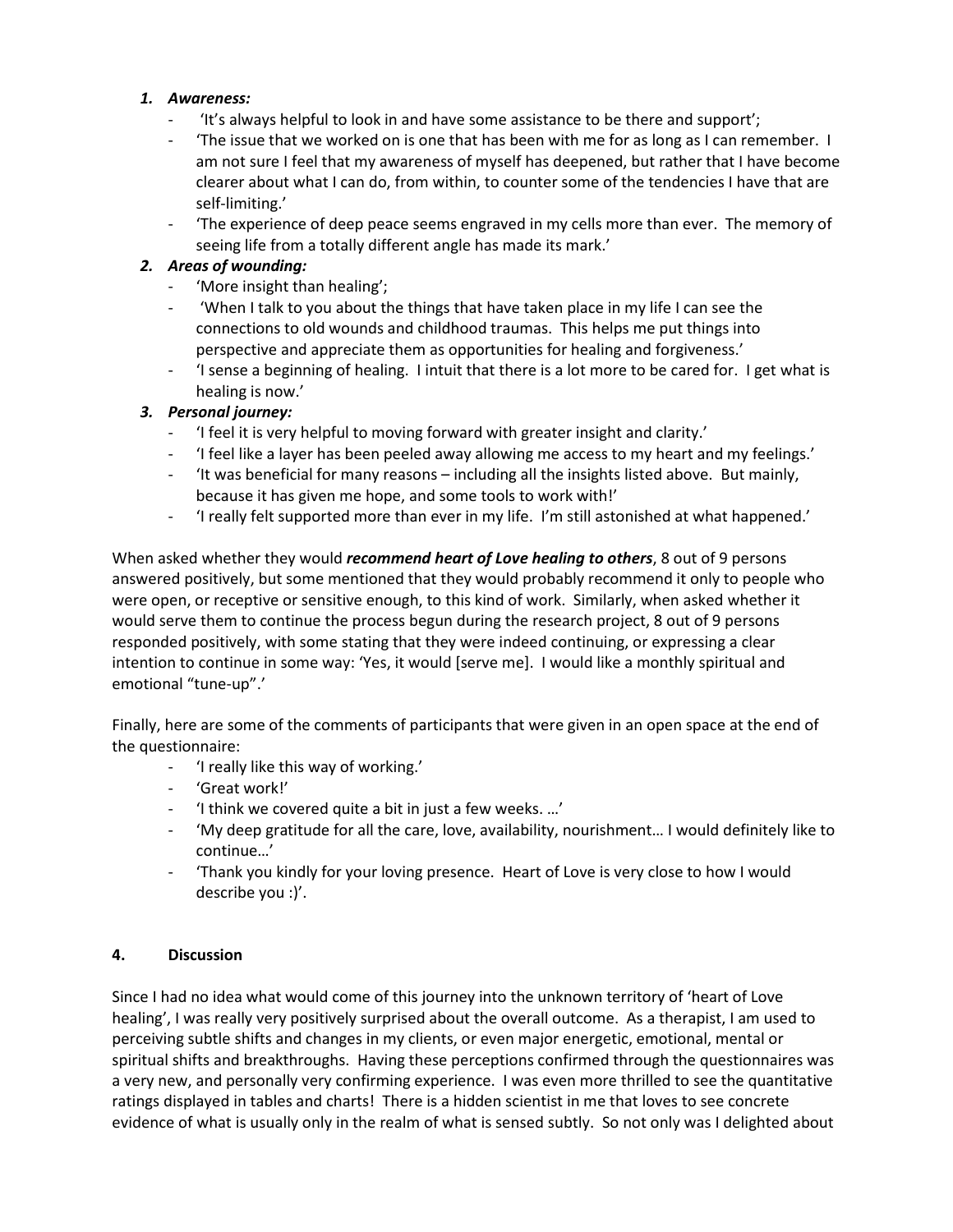the very positive results, I was also pleased about having results that were so tangible and could be shared with others.

# *4.1 Possible biases?*

Of course I am also very aware that there could be some bias in these results. To start with, the questionnaires were not filled out anonymously, and the participants obviously knew that I was going to read them and must have some interest in having positive results. However, in looking at the questionnaires, my sense was that people were really quite honest in their answers, and I made it clear in my instructions for the questionnaires that I was as much interested in hearing about what didn't work for them as I was in what worked for them. The instruction for the qualitative questions read as follows: '*As for … feedback about the session, please feel free to be totally frank, I learn as much (or more) from what didn't work for you as I learn from what worked!*' In other words, I was interested in the truth of their experience. My sense is that this was a shared understanding between myself and the participants.

Secondly, I also wondered about the fact that two participants did not complete the process of filling out the questionnaires after the third session. My sense is that one participant might not have done so because they were not very satisfied with their experience of the last session, possibly also the second session, as there were some critical points in their answers on the after the session questionnaire. The other participant was very busy and it had already been difficult to get them to fill out the after the session questionnaires for the first two sessions. In terms of their experience of the sessions, the questionnaire for the first session did indicate one point of dissatisfaction (too much talking, not enough energy work) that was discussed and changed in the last two sessions, and the pre- and post-session questionnaires did follow the general trend of improvement, though not for the last session (with the exception of how they felt about their issue, for which there was consistent improvement). So with respect to the third after the session questionnaires and closing questionnaires, it is possible that the average ratings and qualitative results might have been slightly less good had those two persons contributed their answers. However, given that the results are averages, I doubt that the difference would have been very significant. Note also the discussion of the 'physical case' which affected the average ratings in the opposite, more negative sense.

# *4.2 The physical case*

I did consider excluding the data from the participant whose physical issue had not improved. There were two good reasons for doing so. First, this was the only participant with a physical issue whilst all others presented with emotional, mental or spiritual issues, so there was a question of comparability between them. A second reason was the fact that there was clearly not enough evidence to come to any conclusions about physical issues: in order to assess heart of Love healing in relation to physical issues, I would have needed evidence from a lot more participants. So it would have made some sense to evaluate the results without the data from this participant and to restrict the interpretation to the more subtle emotional, mental and spiritual levels.

The results would certainly have been more positive if I had excluded these data: as indicated in table 3 in the quantitative results, the average rating of the overall helpfulness of the sessions increases from 6.8 to 7.52 when this participant's rating is excluded, and the qualitative answers would have been more uniformly positive. However, I decided to include the data despite their obvious negative bias. As I was more interested in general trends, the fact that overall ratings were pulled somewhat down by these ratings did not seem to be too important. It is moreover interesting to note that this participant still appreciated the sessions, particularly in terms of their body-mind perspective, the energy work, and the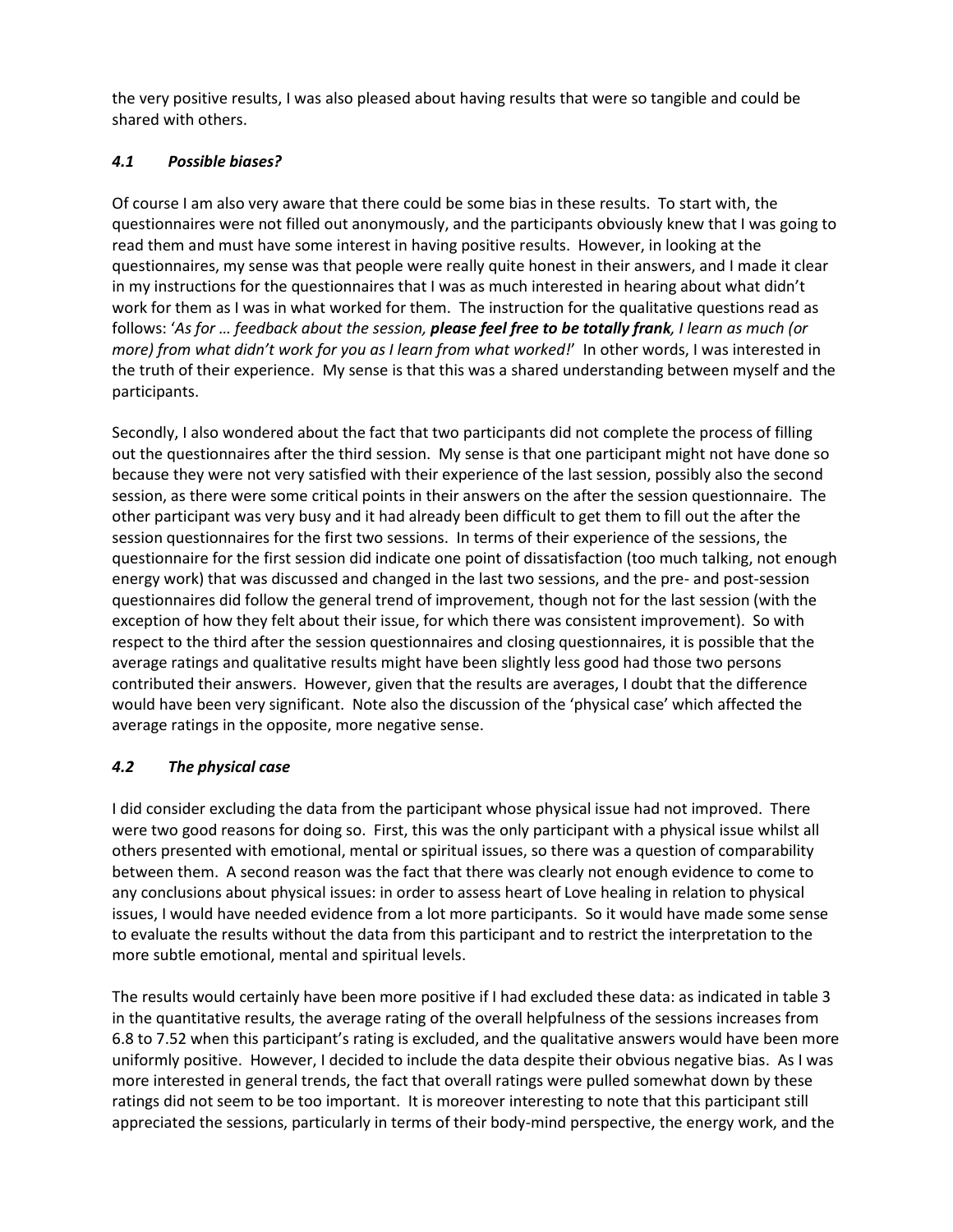empathetic listening. They also felt they benefited from the sessions at the other levels (as indicated in the pre- and post-session ratings), as well as in terms of their awareness of what emotional issues were related to their physical issue (as indicated in the after the session and closing questionnaires).

# *4.3 The mental variable*

As mentioned in the presentation of the results, the results for the mental variable were somewhat anomalous in two ways: they were less marked in terms of improvement over the course of the three sessions, but the rating of the helpfulness of the sessions in terms of the mental level was almost as high as that of the spiritual level, as well as higher than the ratings for the physical and energetic level. My sense is that the problem is to be found in the formulation of the scale that participants filled out. The scale was presented as follows:

| How do you feel mentally? |              |                                   |
|---------------------------|--------------|-----------------------------------|
| $1 =$ very sluggish       | 5-6 = normal | $10 =$ mind is very active/racing |

The scale was meant to measure the amount of mental activity as an indicator of well being, with the presumption that the mind was more active with emotional stress and would become less active with relaxation during the session. Some participants did read and understand the scale like this, and also commented verbally in this direction, with the result that their mental ratings decreased during the sessions. Other participants clearly didn't, and hence rated their mental state roughly in line with their emotional state. As a result, the mental ratings on the pre- and post-session and the after the session questionnaires were overall very inconsistent and unfortunately really not very meaningful.

Furthermore, it is clear from the closing questionnaire, that participants who commented on the helpfulness of the sessions at a mental level felt that the sessions had been helpful in terms of mental clarity and the shifting of mental patterns. Here are the qualitative comments that they added to their ratings: *'less scattered and anxious, I feel more focused'; 'quite a few of my beliefs shifted, helping me overall to deal with the issue'; 'this is where I feel the impact the most' (a participant who commented throughout on shifts in mental/belief patterns); 'I feel a lot of clarity'; 'freer, unshackling some old patterns'*. Obviously, with the exception maybe of the first comment, the other comments indicate a very different and much more common understanding of 'mental' than what I had intended to measure with the mental scale!

It therefore makes sense to disregard the inconsistent quantitative ratings on the mental scale, and to accept the more common understanding of 'mental' that participants clearly used in the closing questionnaire. When doing so, the quantitative results also become much more consistent: there is then a clear trend of greater improvement, especially during the first session, at the more subtle emotional and spiritual levels as compared to the physical and energetic levels. The high ratings of the helpfulness of the sessions at the mental level then also make sense: presumably, participants did feel an improvement at the mental level in terms of shifts in mental patterns and mental clarity during the sessions as well as after, but were not able to indicate that on the quantitative scale given the way it was formulated. However, in the closing questionnaire, as well as in their qualitative answers, there is much evidence that the improvement was very much experienced at the level of mental patterns and beliefs, in parallel with the emotional and spiritual levels.

# **5. The effectiveness of heart of Love healing**

In looking at the quantitative and qualitative results together, it is very obvious that the sessions were overall very helpful for the participants, excepting the one participant with the physical issue. Both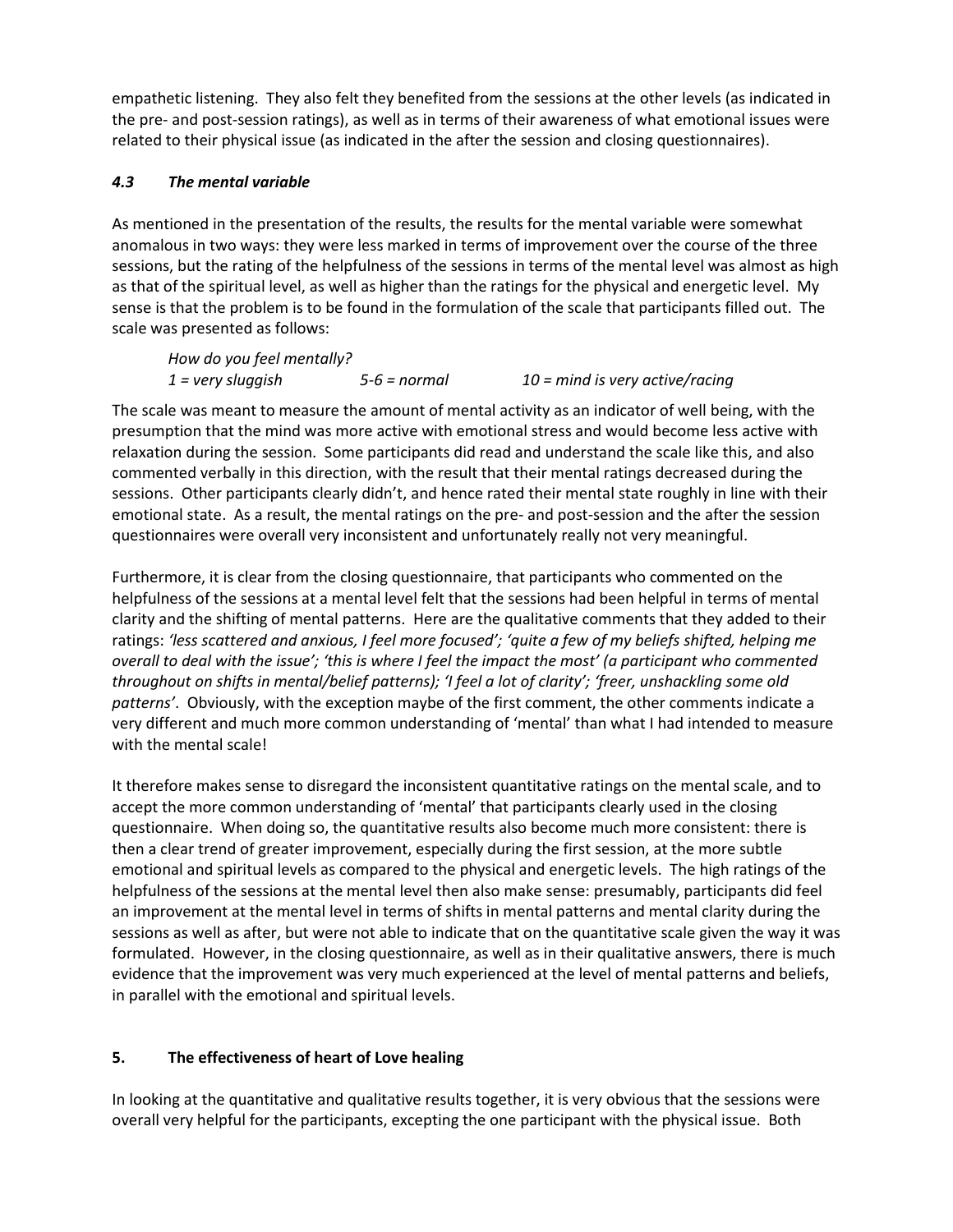types of results suggest that participants felt a lot better about their issue by the end of the series of three sessions: not only had they given increasingly higher ratings in terms of how they felt about it, they had also reported shifts and changes all through the series. They had also indicated that the sessions were overall very helpful and effective. What is interesting to ask, then, is: in what ways did they benefit more specifically, and what exactly worked for them during and after those sessions?

#### *5.1 Physical/energetic* **versus** *emotional/mental/spiritual levels*

When looking at the results in more detail according to the different variables, it seems clear that the benefits were greater at the more subtle emotional, mental and spiritual level than they were at the physical and energetic level (but note above discussion of the mental variable). This conclusion is supported both by the quantitative ratings in the closing questionnaire and the qualitative reports that participants gave throughout. It may seen to be confirmed further by the fact that the one participant who had no improvement in their issue had a physical issue. However, interestingly enough, the ratings in the physical and energetic variables immediately after the sessions suggest consistent and quite high improvement during the sessions. Moreover, the average physical improvement for all sessions is equal to the average emotional improvement for all sessions. Also, some participants do report overall changes at the physical and energetic level in their closing questionnaire ('I was overall feeling better physically', 'I feel less tired'; 'I maintained a rather high energy level during the process', 'I feel lighter [energetically]'). So there is some evidence that the physical and energetic improvement was not much less than that at the more subtle levels, and in the case of the emotional and physical improvement actually equal.

There are two possibilities for making sense of these discrepancies. One is that the improvements at the physical and energetic level were simply overlooked by participants in their qualitative reports about the sessions because their focus was on the more subtle levels at which their issue was located. Since they had come with emotional, mental or spiritual issues, these were the levels at which they sought out help and would notice improvement most. It is therefore possible that the physical and energetic level simply didn't register as much for them because it was of less concern. I would say this is quite a plausible explanation, which is also supported by the fact that the qualitative comments in the after the session questionnaires were almost exclusively about the more subtle levels, with the exception of comments about feeling calmer, more relaxed, and more balanced. So even though most participants did not necessarily notice except immediately after the sessions, the sessions clearly had a positive impact on their physical well-being and overall energy levels.

An additional possibility is that the lower average improvement at the emotional level (compared to improvements at the spiritual level and for the issue) is a result of the fact that some of the sessions were emotionally quite challenging for participants. Thus there were two participants in the second, and two in the third session, whose emotional ratings after the session were lower than before, as they had come in touch with some rather difficult emotions. In the most extreme case, one participant's emotional ratings in the second session went down by three points from 6 (feeling 'good') to 3 ('mixed feelings, kind of sad'). However, their emotional rating three days after the session was 7 (feeling 'good'), and the rating of the effectiveness of the session also at 7 ('very helpful'), with the additional comment that 'the session really brought me forward'. Visiting difficult and painful emotional places, then, is clearly part of the process of working with emotional issues, especially as the work goes deeper (as it did in sessions 2 and 3). It is through 'unearthing' these difficult emotions that old patterns become more conscious and new openings and possibilities arise. This interpretation is confirmed by the very high ratings of the overall helpfulness of sessions at the emotional level in the closing questionnaires (8.6, the highest rating overall) and the high ratings of the benefit in terms of increasing awareness and supporting their personal journey (7.39 and 8.28 respectively). It is further confirmed by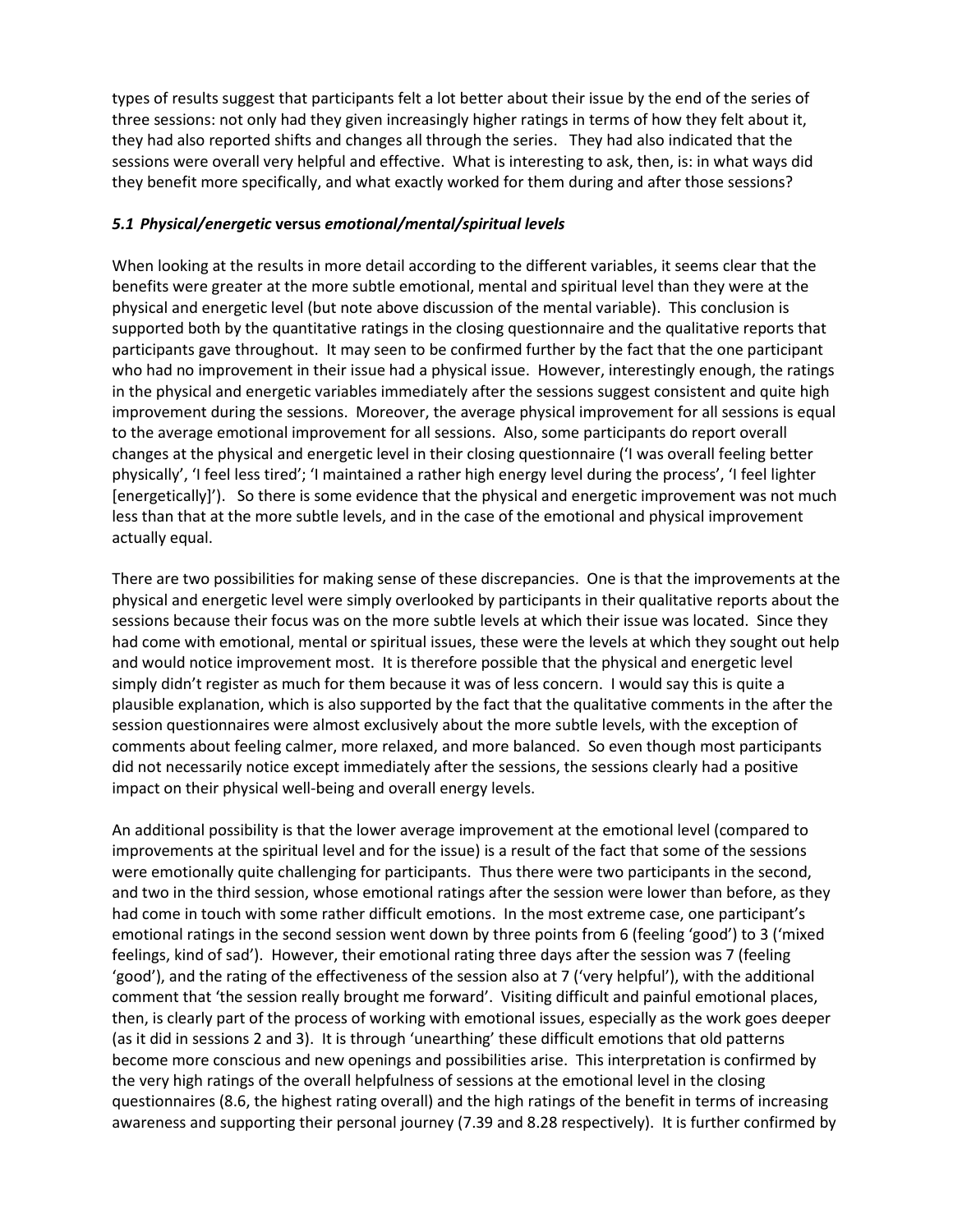the qualitative comments about the sessions. So in assessing the helpfulness of the sessions, participants clearly saw the improvement that had taken place, rather than just the 'lows' that they might have felt as part of the process.

My sense is, then, that both points are probably true. The focus on the more subtle levels for all participants but one clearly did make most participants overlook the benefit that they had indicated at the physical and energetic levels during the process when it came to evaluating the whole series of sessions and they were looking back to assess its overall impact. And it is also very likely the case that the dynamics of entering a process of emotional healing may have been reflected in the emotional ratings during the process, whilst not affecting the overall ratings at the end.

What this means, then, is that even though almost all participants were looking for help with their more subtle personal issues, the sessions were also beneficial at a more general physical and energetic level. At the same time, this benefit seemed to go more unnoticed than the more obvious and overall stronger benefit at the emotional, mental and spiritual levels. The highest improvement of all took place, maybe not surprisingly, in relation to the issue that participants had brought to the sessions. This issue was the focus of the sessions, and clearly also the focus of participants when they filled out the questionnaires. In reporting such improvement, participants confirmed that heart of Love healing is a good and powerful modality for addressing personal issues and for supporting people in their journeys of personal growth.

### *5.2 Physical conditions*

What is more questionable is whether this form of work is an effective tool for physical conditions. Since only one participant sought help for a physical problem and this problem did not improve during the sessions, there is some doubt as to whether heart of Love healing is a good modality for treating purely physical problems. The physical issue in question was a knee problem which did not respond significantly to the work in the sessions, although the participant commented at the end that it 'feels maybe a little easier'. It is possible that the results for the physical issue reflected my own personal strengths and weaknesses: my strength as a therapist clearly lies more in the subtle realms as compared to the purely physical level. But it should be noted that knee problems are indeed difficult to treat even with more physical modalities, and it is certainly possible that other physical conditions, maybe especially more obviously psycho-somatic conditions, might well respond more strongly. Given the very real improvement at more subtle personal and psychological levels that heart of Love healing could bring about, this may be an interesting area to investigate. But this remains in the realm of speculation, and much more evidence is needed before any conclusions can be drawn in this respect.

My personal sense regarding heart of Love healing at the physical level is that benefits are indeed possible, but that a more obvious psycho-somatic dimension to the physical issue may make positive results more likely. It is also worth taking into account that improvement at the physical level, given that it is the densest level of all, may take longer and/or more sessions in order to happen.

## *5.3 Heart of Love healing: the evolution of the work and the spiritual dimension*

As mentioned in the introduction and the description of the actual sessions, the nature of the therapeutic and healing work that I did with participants was somewhat experimental. In fact it was through conducting the sessions that the work took on a more concrete form and that I realized that I could integrate counseling, energy work and some body work as techniques in a session that was guided by, and based on, the energy of Love.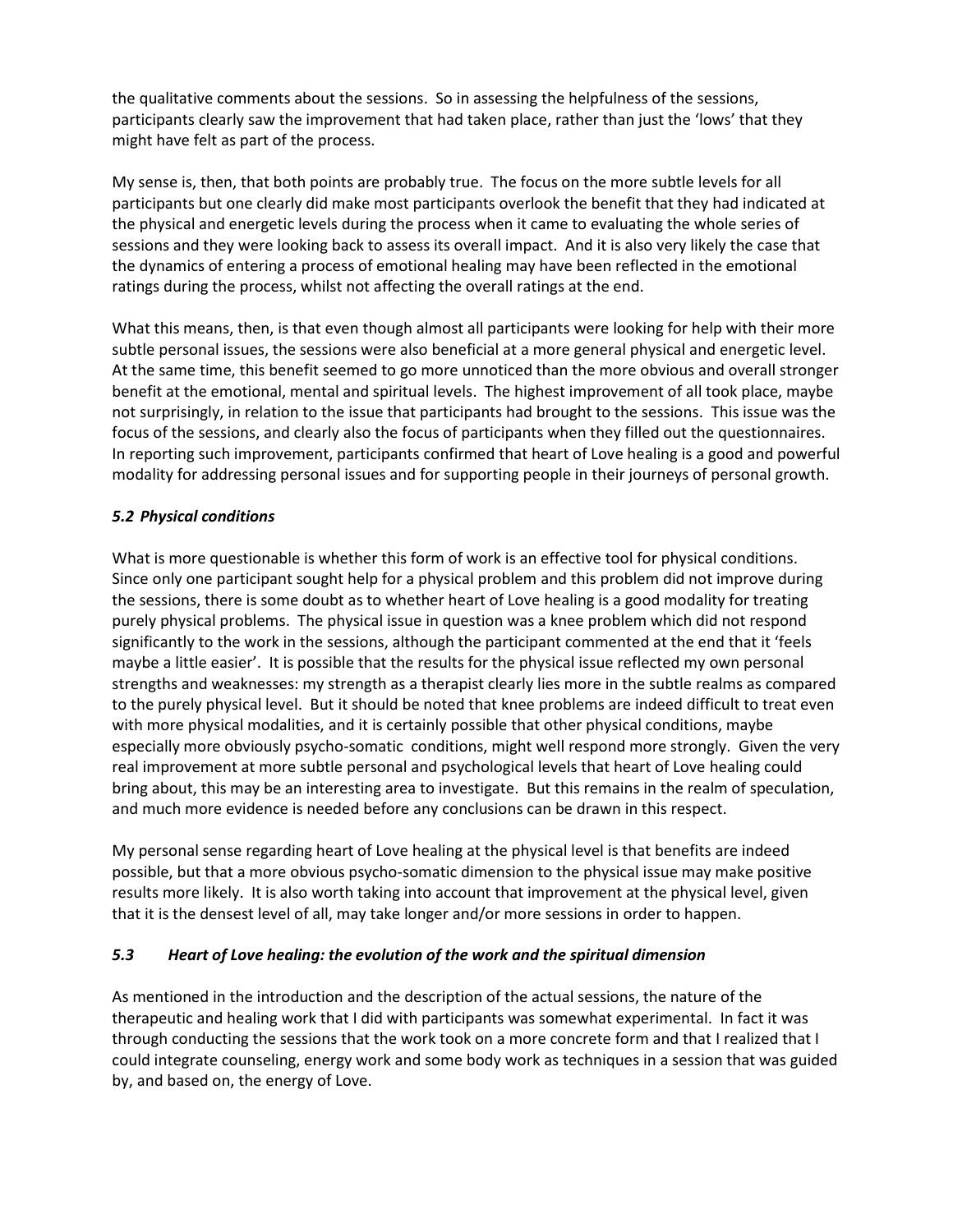A good example of a therapeutic 'tool' that evolved during this process is what I described as the 'tuning in' periods in presenting the results. I had originally proposed these periods in order to give myself space to connect with Love more specifically in relation to what a participant had introduced as a topic or concern at the beginning stages of a session, and often also at one or two more crucial points during a session when I felt I needed to return to the heart level in order to connect more profoundly with the energy of Love. My instructions to participants for these periods were to suggest that they turn inside at the same time and connect with a deeper level or a heart level of what they were feeling, or simply that they open their hearts to themselves in whatever it was they feeling. The periods were several minutes long, ranging anywhere from 3 to 5 or 6 minutes. In therapeutic terms, these periods turned out to be extremely important as they often allowed insights or images to emerge in me and/or the participants that would be very evocative and powerful for the participants. They tended to provoke insights as well as emotional shifts, and participants often remarked on them for this reason. Connecting with Love even more directly and deeply during those 'tuning in' periods, in other words, often turned out to be powerful moments during a session.

Another very striking experience were times when the energy of Love came to be very 'palpable' to both therapist and participant. The participant with whom these moments had happened most powerfully described them as 'love coming full blast through the phone', and others similarly mentioned feeling like they were receiving or in the presence of a loving energy. These moments, or longer periods, would just happen. They were beyond my conscious control in that I could not 'make them happen': it was as if Love revealed itself in its purity and power and touched both, therapist and participant, with its grace. I did notice that these moments tended to arise more with participants who were emotionally and spiritually more open and able to recognize and receive such Love. These moments were probably also very transformational in their impact: the participant who experienced them most strongly commented on their experience of the series of sessions in the following terms: 'It's just love pouring at me … amazing … like a shower of diamonds and lighting all my cells, emotions, mind and spirit. … I could connect with the love energy like never before … and I can see that there is nothing but that. It's the truth … everything else is just layers.' So the experience of receiving or being in this Love could be very potent. What is most striking in reflecting about these moments is that they were really moments of true grace, beyond my making, happening when they were happening, and touching both therapist and participant very profoundly. All I could do was to stay open to that Love and trust that it would guide and manifest as was needed.

A further aspect of this work is worth noting. There were many comments by participants that they were able to reach into the depths of their psyche and experience because they felt safe to do so in a therapeutic environment that was loving, compassionate and kind. As the comment by one participant about feeling judged in the past indicates, I have not always been above judgment as a therapist, and there are probably still lapses from time to time. However, the very clear and conscious anchoring of my intention and being in the energy of Love certainly helped enormously in creating this safe environment for participants. In fact, this may be one of the explanations of the healing power of Love: when faced with pure love, protection, defenses, and the contraction that goes with protective defense, are simply not necessary, allowing the person to open fully to whatever it is that needs to be seen or felt, and to relax whatever tension is habitually there as a result of the defense. In this deep relaxation (another aspect that was often remarked on by participants), what is tight and contracted can release, thus allowing people to let go of old emotional, mental and spiritual patterns of contraction and holding.

An additional point of explanation of the healing power of Love may be that such a release of tension will also allow vital energy and forces to flow more freely, thus allowing people to feel clearer, stronger, and more grounded in themselves. This deep relaxation and re-vitalisation could eventually have an effect even at the physical level – which is the densest and therefore slowest to respond – and bring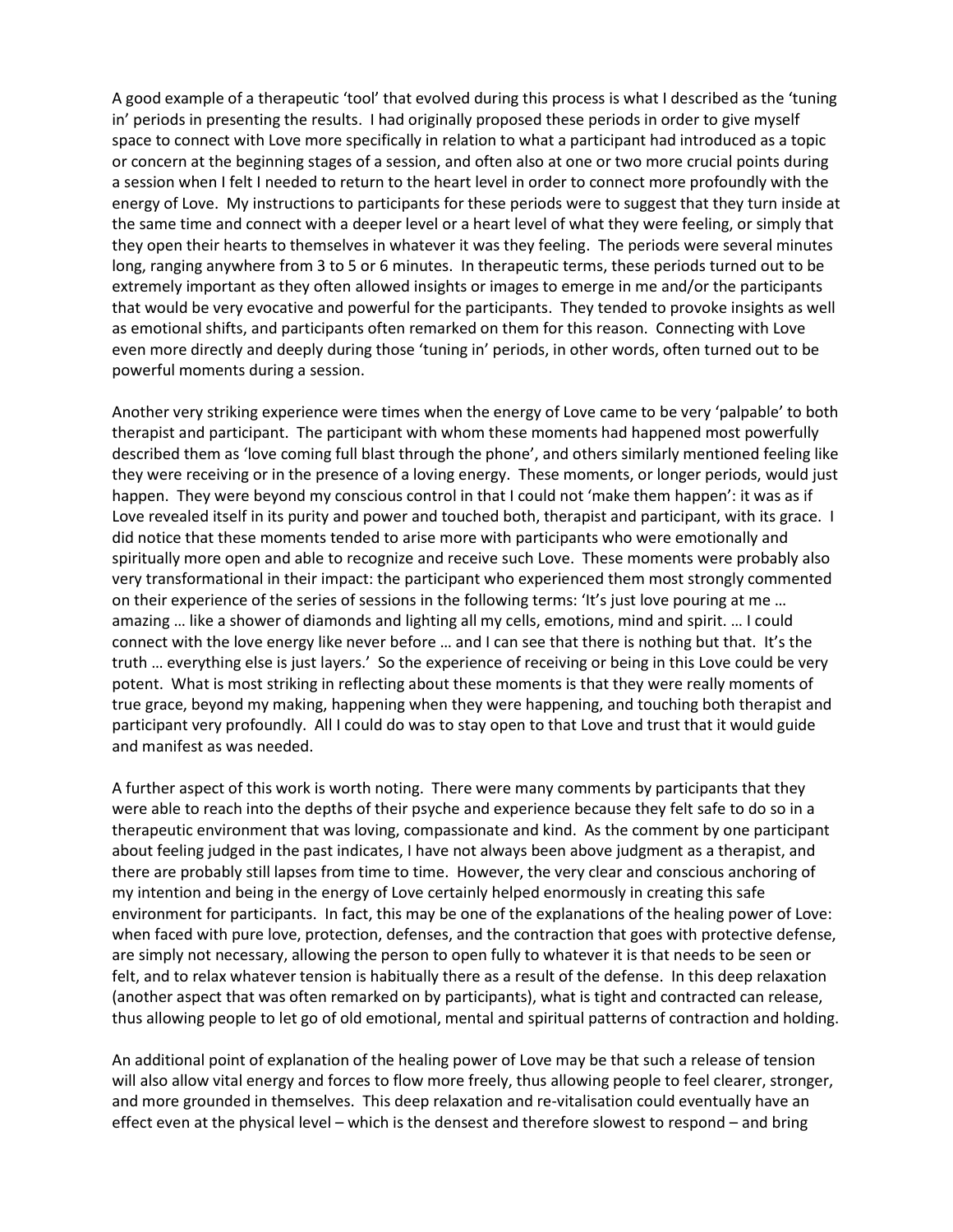about healing at that level, too. It is therefore possible, even though there is no evidence of this from this research project, that healing will result also at the physical level, much as it did at the more subtle levels.

Given all this, and especially the profound and almost mystical nature of some of the moments of pure Love during sessions, it is not surprising, then, that participants felt the benefit of the sessions at the spiritual level, too, even though they tended to comment more on the benefits with respect to their issue. However, when asked more directly about the spiritual level, they responded that they felt more connected spiritually and to themselves during and after the sessions. With the exception of one participant who focused more on the intuitive nature of the work, they were also positive in their response to the question whether they had felt that the sessions were an expression of a loving intention and energy, many adding 'definitely' or 'absolutely' and further comments to their response of 'yes'. Even the participant who responded in more uncertain terms to the questions that were directly about heart of Love healing or the loving energy and intention commented as follows on the question how they had experienced the sessions in comparison with other types of therapy: 'The [therapists] I had seen were not as spiritual … I like the way you always brought me around to a more forgiving, accepting and loving relationship to myself and the world. This allowed me to see that I am ok and that there is nothing wrong. From this more compassionate perspective, I could go deeper into the process of getting to know myself. If I am ok and if what I feel is also ok, I can relax and be at peace with myself and the moment.'

In looking at the spiritual dimension of the sessions and the work that was done, then, it is clear that this dimension was very noticeable for participants, and that it was quite powerful in its effects. In this respect, the results of the research confirm the more intuitive understanding of the healing power of love with which I started when I embarked on this journey. What the research project cannot inform us of is to what extent the improvements were due to the spiritual dimension of the work, and to what extent they were due to other aspects and tools that I integrated into the sessions, especially counseling and energy work. It would take a much more sophisticated research design to be able to distinguish between these different aspects and their specific contribution to the benefits of the sessions.

#### **6. Conclusion**

The experience of this research project was not only beneficial to the participants in terms of helping them feel better at all levels, including about the issue they came to look for help with, it was also enormously beneficial to me. It confirmed the intuitive understanding of the healing power of Love that I started off with, and it allowed me to develop ways of working with people that were an expression of Love. Even if there is some question mark over the beneficial effects it can have in relation to specific physical issues, the benefits at all other levels, including general physical well-being, are very clear. In fact, the results are so encouraging that I started reflecting on integrating heart of Love healing into all of my work with clients. The beauty of the energy of Love is that it can indeed be combined with all sorts of other healing modalities, as I found out during the course of the sessions for the research project. At the same time it will modify these other modalities in a subtle way and introduce a sweetness and softness that are maybe its most characteristic features.

In conclusion, then, the research project did provide a 'reality check' in terms of seeing what effects heart of Love healing could have, even if it does not measure up to scientific standards as defined by the scientific community. Its results are strong and striking enough to support the conclusion that heart of Love healing does indeed have a very positive effect on people's well being and personal growth. For